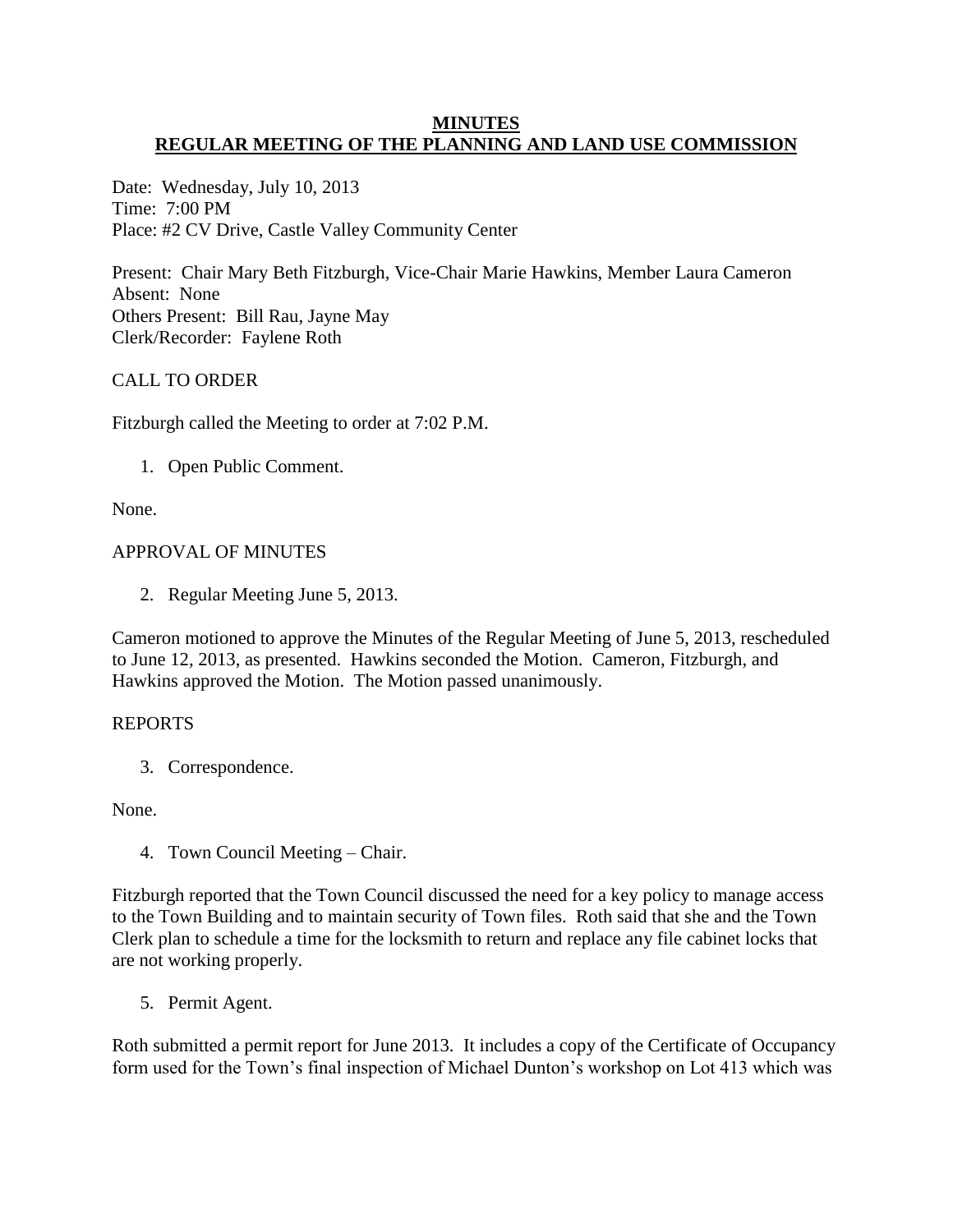approved as part of a conditional use permit. Fitzburgh suggested that regular annual inspections by the Town and the Fire Chief be included in his conditional use permit renewal.

Roth also reported that she, Fire Chief Ron Drake, and Mayor Dave Erley conducted an inspection of the Castle Valley Inn on Monday, July 8, 2013. Roth will prepare a report for the Town Council. Roth also said that she had met with Orion Rogers, the Utah District Sanitarian, to explain the septic system application process within the Town of Castle Valley and to discuss how it fits into the District approval process. She will be making minor changes to the Castle Valley septic application form and expects the application process to work smoothly between the two offices.

6. Procedural Matters.

PLUC Members agreed to reschedule the September 4, 2013, PLUC Meeting to September 11, 2013. Roth will post the change of Meeting date.

The Utah League of Cities and Towns Land Use Training on Thursday, July 11, 2013, at 6:30 P.M. will be attended by Fitzburgh, Cameron, and Roth. Mayor Erley, Councilmember Duncan, Town Clerk Ali Fuller, and resident Bill Rau also plan to attend.

# NEW BUSINESS

7. Discussion and possible action re: Temporary Dwelling Permit Renewal on Lot 90.

PLUC Members reviewed the Temporary Dwelling Permit Renewal for the Park Trailer on Lot 90. Roth reported that the property owners live out of state and normally use the property once a year. She said the owners have been diligent about renewing the permit every two years as required. The property is currently for sale. Hawkins moved to renew the Temporary Dwelling Permit. Cameron seconded the Motion. The Motion passed unanimously.

8. Discussion regarding results of the General Plan Survey.

A conversation between the PLUC and members of the public took place.

In a discussion of process, Fitzburgh explained that upcoming PLUC Meetings will provide a forum for further public input as the PLUC amends the 2007 General Plan. Once a draft of the revised plan is prepared, the PLUC will hold a Public Hearing to solicit further public comment. After the Public Hearing, the PLUC will consider public input before voting on a final version of the General Plan to submit to the Town Council.

In discussion of changes over time within the Castle Valley community, it was noted that concerns about commercial development in the Town have been expressed since the Town began. It was observed that issues have changed as the demographics change. May gave the example that temporary dwellings were very common during the early years of development as compared to now. Another point she made was the intention that the Town—as an entity remain as small as possible.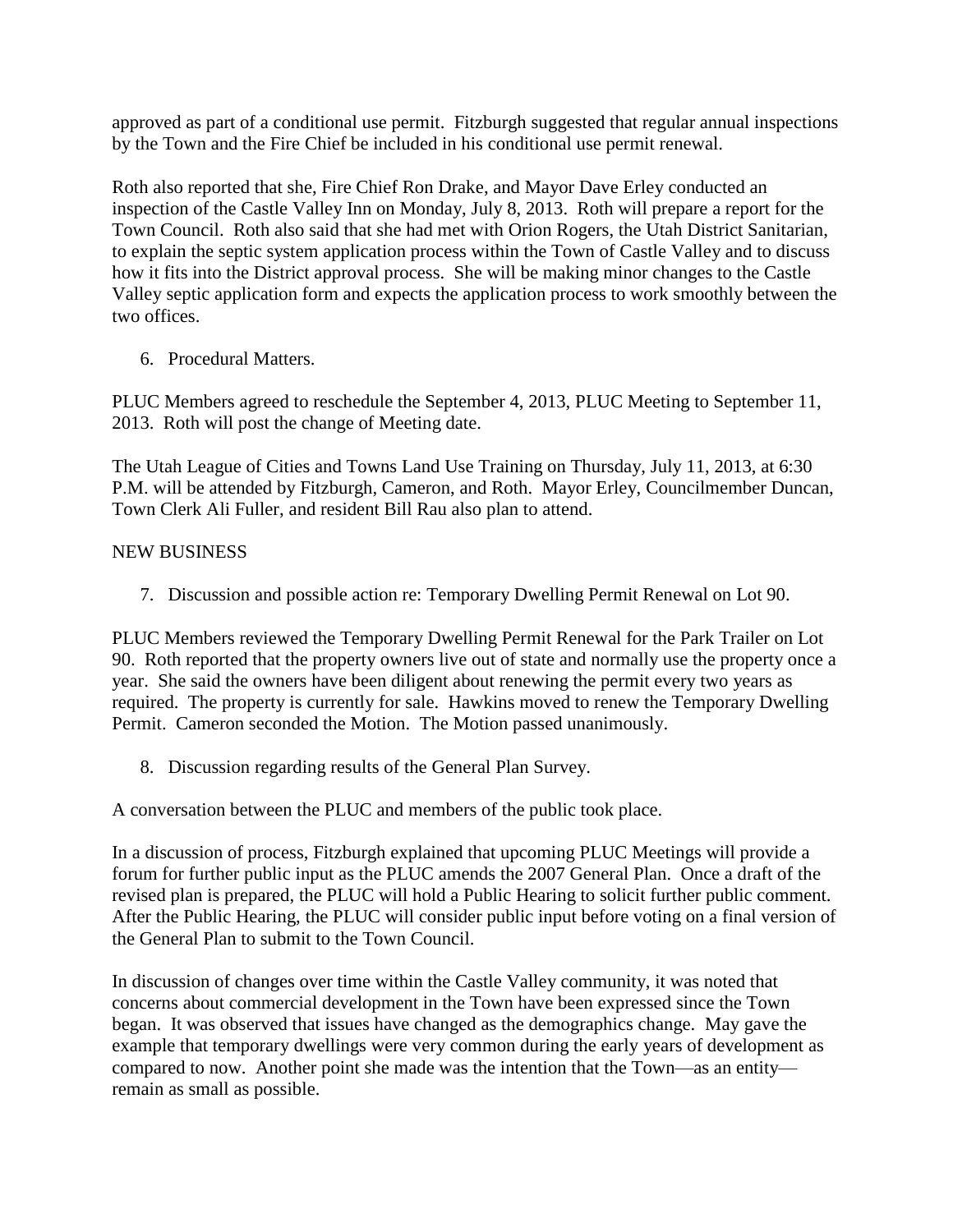Further discussion considered the inclusion within the General Plan of issues related with enforcement or ordinance violations, reconsideration of livestock limits, and emphasis of residential quality and family farming over commercial farming. The value of informing the neighbors of conditional use permit holders when the permits are considered for renewal was also discussed as a tool to use in assessing the impacts of home and premises occupations. Annual inspections of livestock operations and requirement of conditional use permits for commercial agriculture operations were also mentioned.

Fitzburgh observed that support for no commercial development within Castle Valley remains at 76 percent which is about the same as in previous surveys. She also noted that about half the respondents to the General Plan Survey feel that agriculture and livestock contribute to the quality of life in Castle Valley. May stated that the Survey also showed support for a peaceful quality of life and protection of the watershed.

A change of zoning for Castle Valley was also discussed between the public and the PLUC. Less emphasis on agriculture and livestock was one reason given for making a zoning change. May observed that the effect of livestock on Castle Valley water quality was also a concern.

Other enforcement issues discussed included the difficulties of anonymity when a neighbor initiates a complaint. Also mentioned was the difficulty of consistent enforcement when it is complaint driven. Fitzburgh noted that residents have in the past expressed concerns about loss of privacy from Town inspections.

# UNFINISHED BUSINESS

9. Discussion and possible action re: General Plan Review (tabled).

Cameron motioned to untable Item 9. Hawkins seconded the Motion. Cameron, Fitzburgh, and Hawkins approved the Motion. The Motion passed unanimously.

Fitzburgh made the following suggestions in proceeding with revision of the General Plan. She wants to revise the Introduction. She also suggested that they ask John Groo, Greg Halliday, and Ron Drake to submit information regarding water issues, road issues, and fire issues, respectively. She asked Cameron to add a section to address septic issues. Fitzburgh also suggested deleting sections, such as concerns about house size, that have been successfully addressed. She mentioned watershed and fuel storage issues as important items to include.

Fitzburgh suggested a proposal be included in the General Plan to form a study group to examine the issues of a municipal well. Cameron said she would like to see a study group examine a system of solar power for the Town of Castle Valleystated a Town resident suggested the idea of the Town having its own solar power system as well as a municipal well. Citizen concerns revealed in the Survey about future solar installations in the Town will be addressed in the General Plan. A sewage treatment plant was also mentioned. PLUC Members agreed that the expense of such an effort would exclude it.